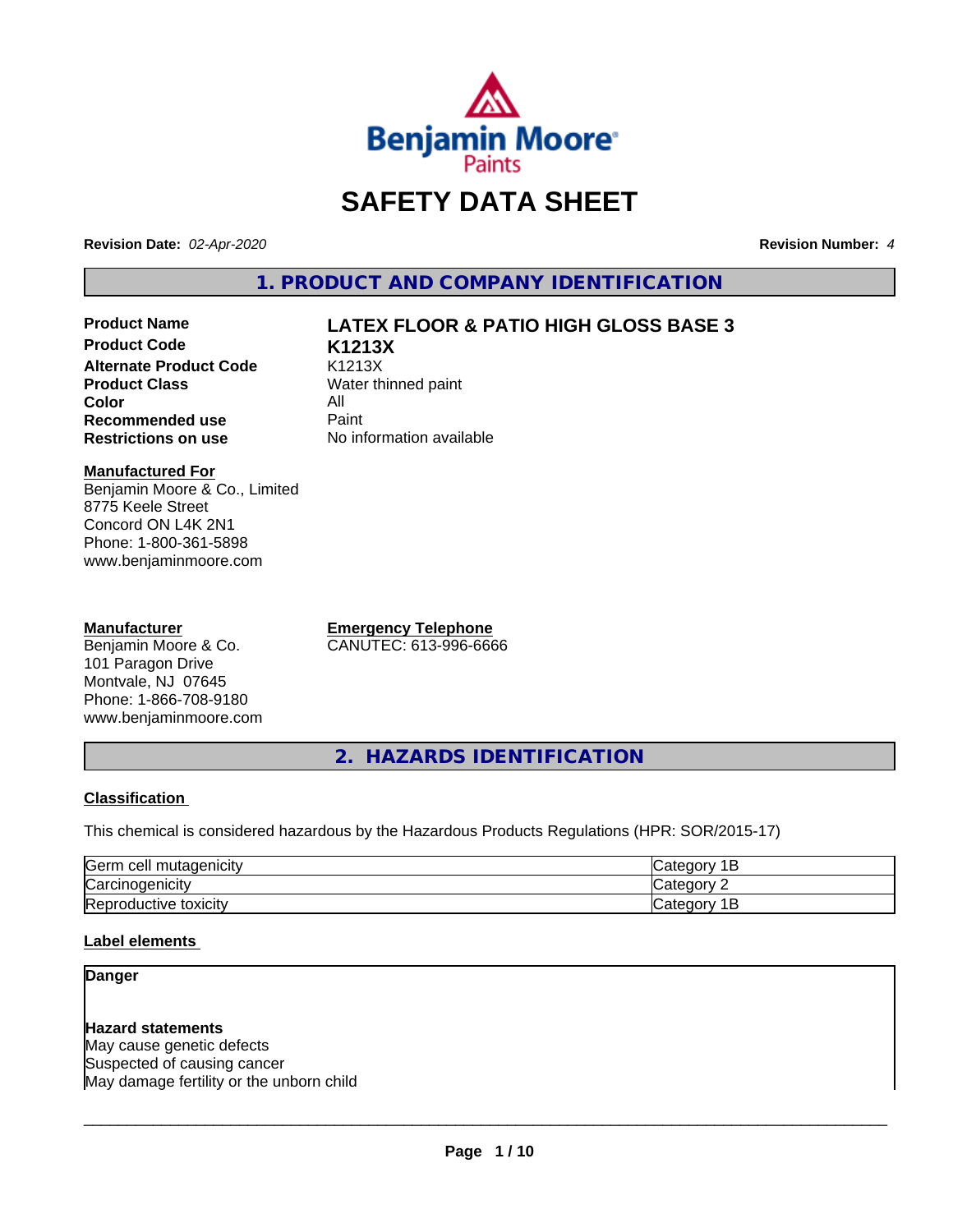

**Appearance** liquid **Contract Contract Contract Contract Contract Contract Contract Contract Contract Contract Contract Contract Contract Contract Contract Contract Contract Contract Contract Contract Contract Contract Con** 

### **Precautionary Statements - Prevention**

Obtain special instructions before use Do not handle until all safety precautions have been read and understood Use personal protective equipment as required

### **Precautionary Statements - Response**

IF exposed or concerned: Get medical advice/attention

#### **Precautionary Statements - Storage**

Store locked up

#### **Precautionary Statements - Disposal**

Dispose of contents/container to an approved waste disposal plant

#### **Other information**

No information available

#### **Other hazards**

 **CAUTION:** All floor coatings may become slippery when wet. Where non-skid characteristics are desired, use an appropriate anti-slip aggregate.

| <b>Chemical name</b>                                     | CAS No.    | Weight-%       | <b>Hazardous Material</b><br>registry number<br>(HMIRA registry #) | Date HMIRA filed and<br>Information Review Act date exemption granted<br>(if applicable) |
|----------------------------------------------------------|------------|----------------|--------------------------------------------------------------------|------------------------------------------------------------------------------------------|
| Titanium dioxide                                         | 13463-67-7 | $-5%$          |                                                                    |                                                                                          |
| Ethoxylated octylphenol                                  | 9036-19-5  | $-5%$          |                                                                    |                                                                                          |
| Sodium C14-C16 olefin<br>sulfonate                       | 68439-57-6 | $0.25 - 0.5\%$ |                                                                    |                                                                                          |
| Carbamic acid,<br>1H-benzimidazol-2-yl-, methyl<br>ester | 10605-21-7 | $0.1 - 0.25%$  |                                                                    |                                                                                          |
| Sodium nitrite                                           | 7632-00-0  | $0.1 - 0.25%$  |                                                                    |                                                                                          |

# **3. COMPOSITION INFORMATION ON COMPONENTS**

\*The exact percentage (concentration) of composition has been withheld as a trade secret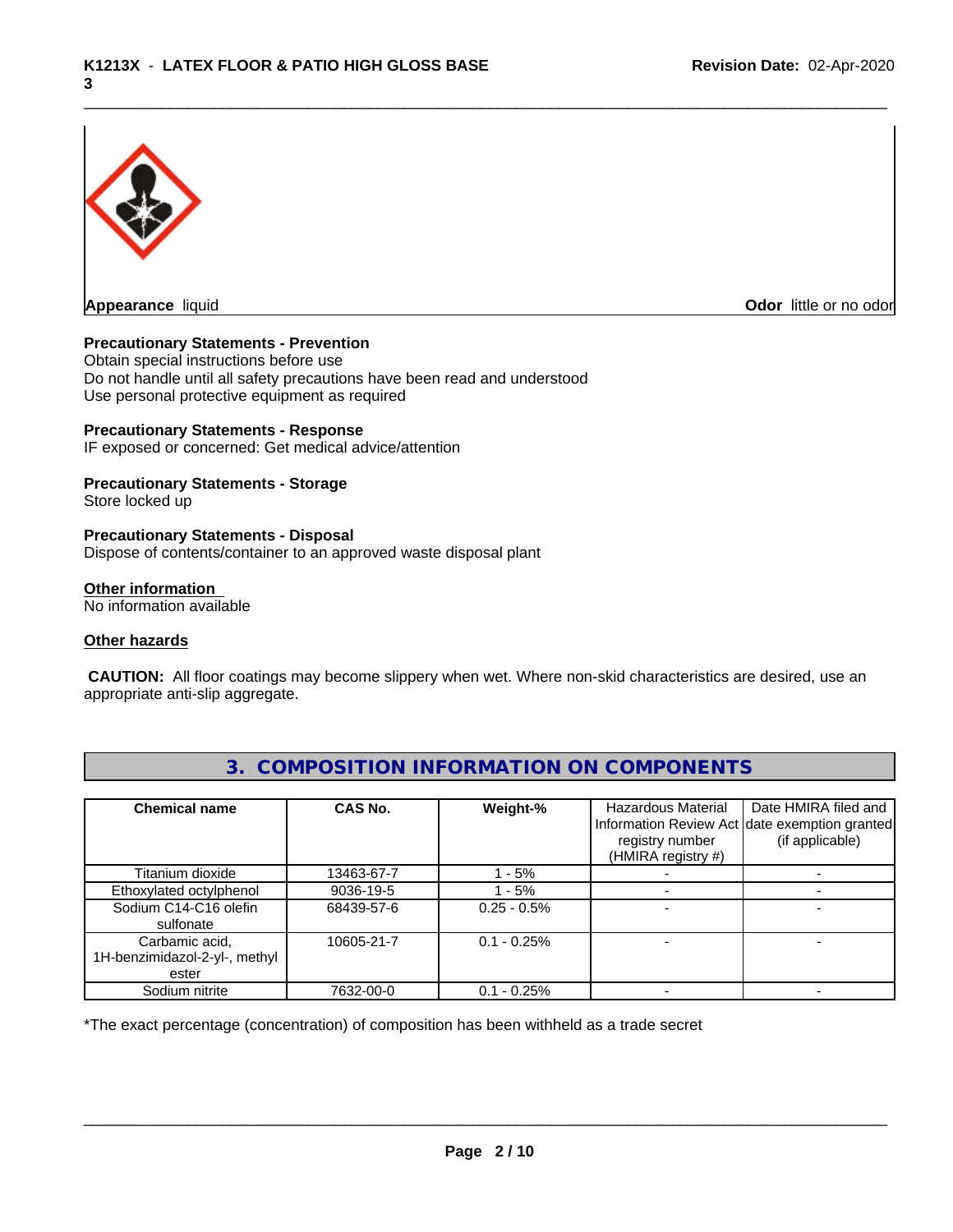# **4. FIRST AID MEASURES**

| <b>General Advice</b>                  | If symptoms persist, call a physician. Show this safety data<br>sheet to the doctor in attendance.       |  |
|----------------------------------------|----------------------------------------------------------------------------------------------------------|--|
| <b>Eye Contact</b>                     | Rinse thoroughly with plenty of water for at least 15<br>minutes and consult a physician.                |  |
| <b>Skin Contact</b>                    | Wash off immediately with soap and plenty of water while<br>removing all contaminated clothes and shoes. |  |
| <b>Inhalation</b>                      | Move to fresh air. If symptoms persist, call a physician.                                                |  |
| Ingestion                              | Clean mouth with water and afterwards drink plenty of<br>water. Consult a physician if necessary.        |  |
| <b>Most Important Symptoms/Effects</b> | None known.                                                                                              |  |
| <b>Notes To Physician</b>              | Treat symptomatically.                                                                                   |  |

**5. FIRE-FIGHTING MEASURES**

| Use extinguishing measures that are appropriate to local<br>circumstances and the surrounding environment.                                   |
|----------------------------------------------------------------------------------------------------------------------------------------------|
| As in any fire, wear self-contained breathing apparatus<br>pressure-demand, MSHA/NIOSH (approved or equivalent)<br>and full protective gear. |
| Closed containers may rupture if exposed to fire or<br>extreme heat.                                                                         |
| No                                                                                                                                           |
| No.                                                                                                                                          |
| Not applicable<br>Not applicable<br>Not applicable                                                                                           |
|                                                                                                                                              |
| Not applicable<br>Not applicable                                                                                                             |
| <b>Instability: 0</b><br><b>Special: Not Applicable</b>                                                                                      |
|                                                                                                                                              |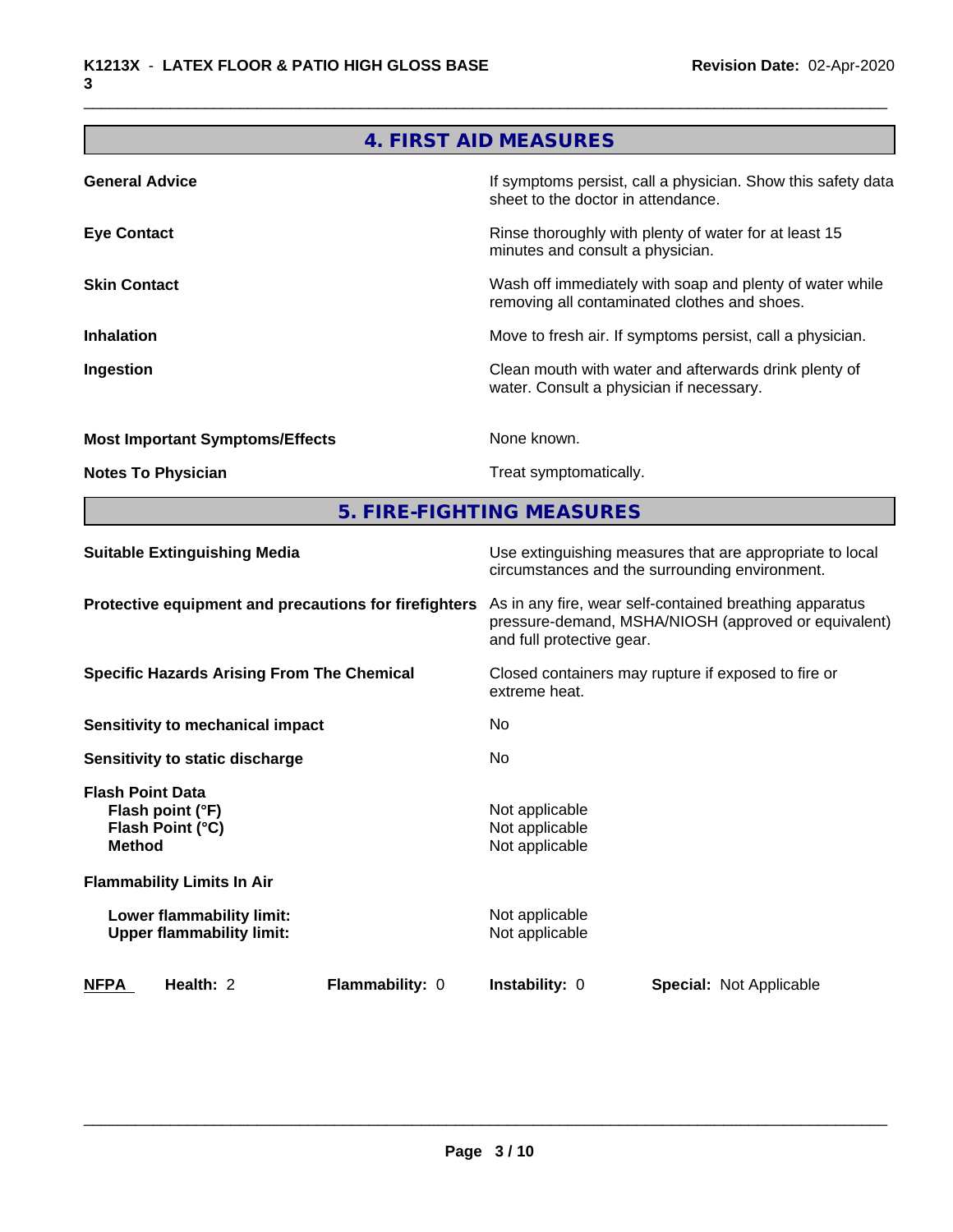#### **NFPA Legend**

- 0 Not Hazardous
- 1 Slightly
- 2 Moderate
- 3 High
- 4 Severe

*The ratings assigned are only suggested ratings, the contractor/employer has ultimate responsibilities for NFPA ratings where this system is used.*

*Additional information regarding the NFPA rating system is available from the National Fire Protection Agency (NFPA) at www.nfpa.org.*

# **6. ACCIDENTAL RELEASE MEASURES**

**Personal Precautions Avoid contact with skin, eyes and clothing. Ensure** Avoid contact with skin, eyes and clothing. Ensure adequate ventilation.

**Other Information Determines According to the Prevent further leakage or spillage if safe to do so.** 

**Environmental precautions** See Section 12 for additional Ecological Information.

**Methods for Cleaning Up Example 20 Soak** up with inert absorbent material. Sweep up and shovel into suitable containers for disposal.

# **7. HANDLING AND STORAGE**

**Handling Avoid contact with skin, eyes and clothing. Avoid breathing Handling Avoid breathing** vapors, spray mists or sanding dust. In case of insufficient ventilation, wear suitable respiratory equipment.

**Storage Keep container tightly closed. Keep out of the reach of Keep** container tightly closed. Keep out of the reach of

## **Incompatible Materials Incompatible Materials No information available**

**8. EXPOSURE CONTROLS/PERSONAL PROTECTION**

children.

#### **Exposure Limits**

| <b>Chemical name</b> | <b>ACGIH TLV</b>    | Alberta                   | <b>British</b><br>Columbia            | Ontario                   | Quebec                              |
|----------------------|---------------------|---------------------------|---------------------------------------|---------------------------|-------------------------------------|
| Titanium dioxide     | TWA:<br>10 mg/m $3$ | <b>TWA</b><br>10 ma/m $3$ | <b>TWA</b><br>10 mg/m $3$             | <b>TWA</b><br>10 mg/m $3$ | <b>TWAEV</b><br>$10 \text{ ma/m}^3$ |
|                      |                     |                           | <b>TWA</b><br>ა mɑ/m <sup>ɜ</sup> - ¯ |                           |                                     |

#### **Legend**

ACGIH - American Conference of Governmental Industrial Hygienists

Alberta - Alberta Occupational Exposure Limits

British Columbia - British Columbia Occupational Exposure Limits

Ontario - Ontario Occupational Exposure Limits

Quebec - Quebec Occupational Exposure Limits

N/E - Not established

# **Personal Protective Equipment**

**Engineering Measures Ensure** Ensure adequate ventilation, especially in confined areas.

**Eye/Face Protection Safety glasses with side-shields. Skin Protection Protection Protective gloves and impervious clothing.**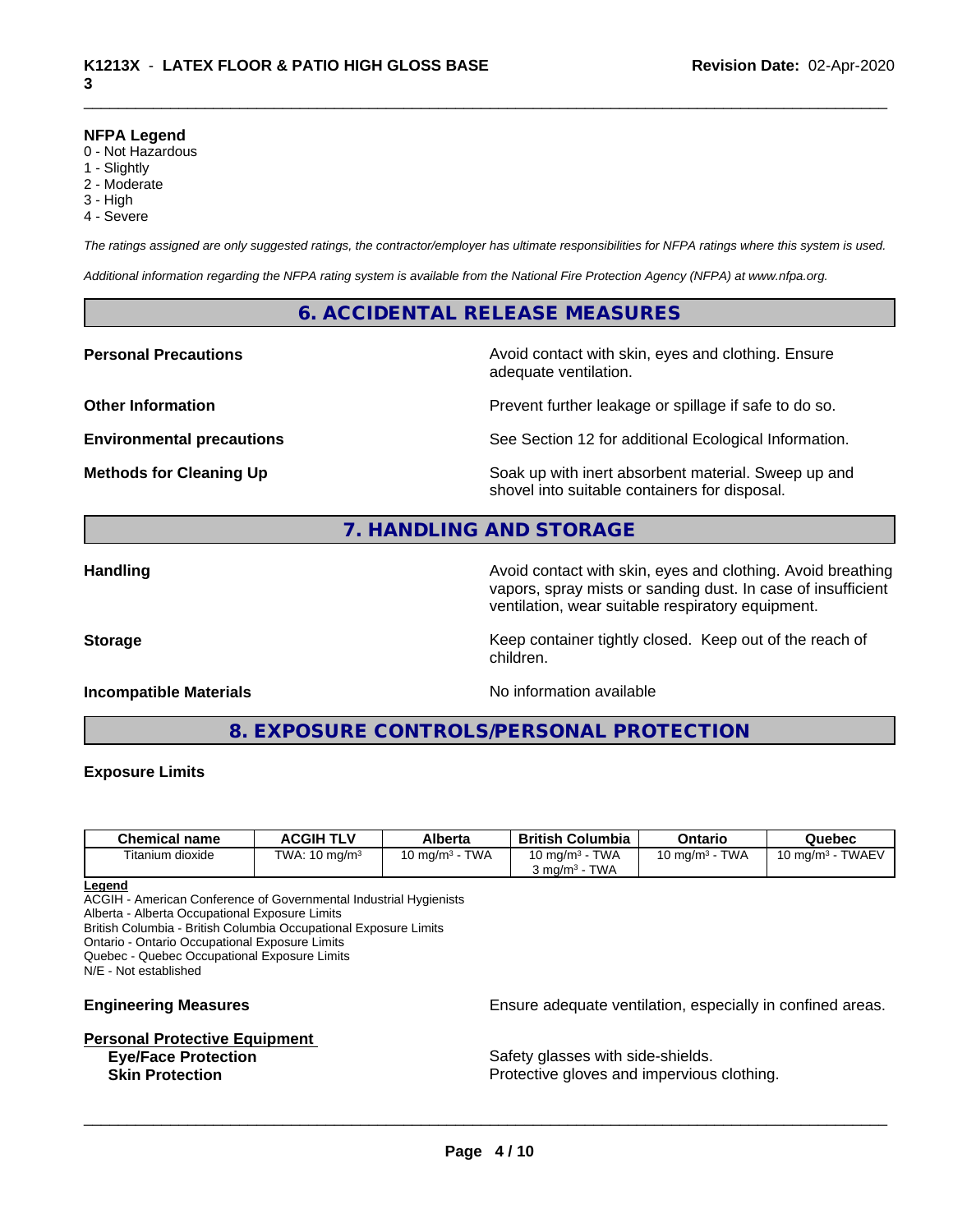| <b>Respiratory Protection</b> | Use only with adequate ventilation. In operations where<br>exposure limits are exceeded, use a NIOSH approved<br>respirator that has been selected by a technically qualified<br>person for the specific work conditions. When spraying the<br>product or applying in confined areas, wear a NIOSH<br>approved respirator specified for paint spray or organic<br>vapors. |
|-------------------------------|---------------------------------------------------------------------------------------------------------------------------------------------------------------------------------------------------------------------------------------------------------------------------------------------------------------------------------------------------------------------------|
| <b>Hygiene Measures</b>       | Avoid contact with skin, eyes and clothing. Remove and<br>wash contaminated clothing before re-use. Wash                                                                                                                                                                                                                                                                  |

# **9. PHYSICAL AND CHEMICAL PROPERTIES**

| Appearance                           | liquid                   |
|--------------------------------------|--------------------------|
| Odor                                 | little or no odor        |
| <b>Odor Threshold</b>                | No information available |
| Density (Ibs/gal)                    | $8.8 - 9.2$              |
| <b>Specific Gravity</b>              | $1.05 - 1.10$            |
| рH                                   | No information available |
| <b>Viscosity (cps)</b>               | No information available |
| Solubility(ies)                      | No information available |
| <b>Water solubility</b>              | No information available |
| <b>Evaporation Rate</b>              | No information available |
| Vapor pressure                       | No information available |
| <b>Vapor density</b>                 | No information available |
| Wt. % Solids                         | $40 - 50$                |
| <b>Vol. % Solids</b>                 | $35 - 45$                |
| Wt. % Volatiles                      | $50 - 60$                |
| Vol. % Volatiles                     | $55 - 65$                |
| <b>VOC Regulatory Limit (g/L)</b>    | < 50                     |
| <b>Boiling Point (°F)</b>            | 212                      |
| <b>Boiling Point (°C)</b>            | 100                      |
| Freezing point (°F)                  | 32                       |
| <b>Freezing Point (°C)</b>           | $\Omega$                 |
| Flash point (°F)                     | Not applicable           |
| Flash Point (°C)                     | Not applicable           |
| <b>Method</b>                        | Not applicable           |
| <b>Flammability (solid, gas)</b>     | Not applicable           |
| <b>Upper flammability limit:</b>     | Not applicable           |
| Lower flammability limit:            | Not applicable           |
| <b>Autoignition Temperature (°F)</b> | No information available |
| <b>Autoignition Temperature (°C)</b> | No information available |
| Decomposition Temperature (°F)       | No information available |
| Decomposition Temperature (°C)       | No information available |
| <b>Partition coefficient</b>         | No information available |

thoroughly after handling.

# **10. STABILITY AND REACTIVITY**

**Reactivity** Not Applicable

**Chemical Stability Chemical Stability** Stable under normal conditions.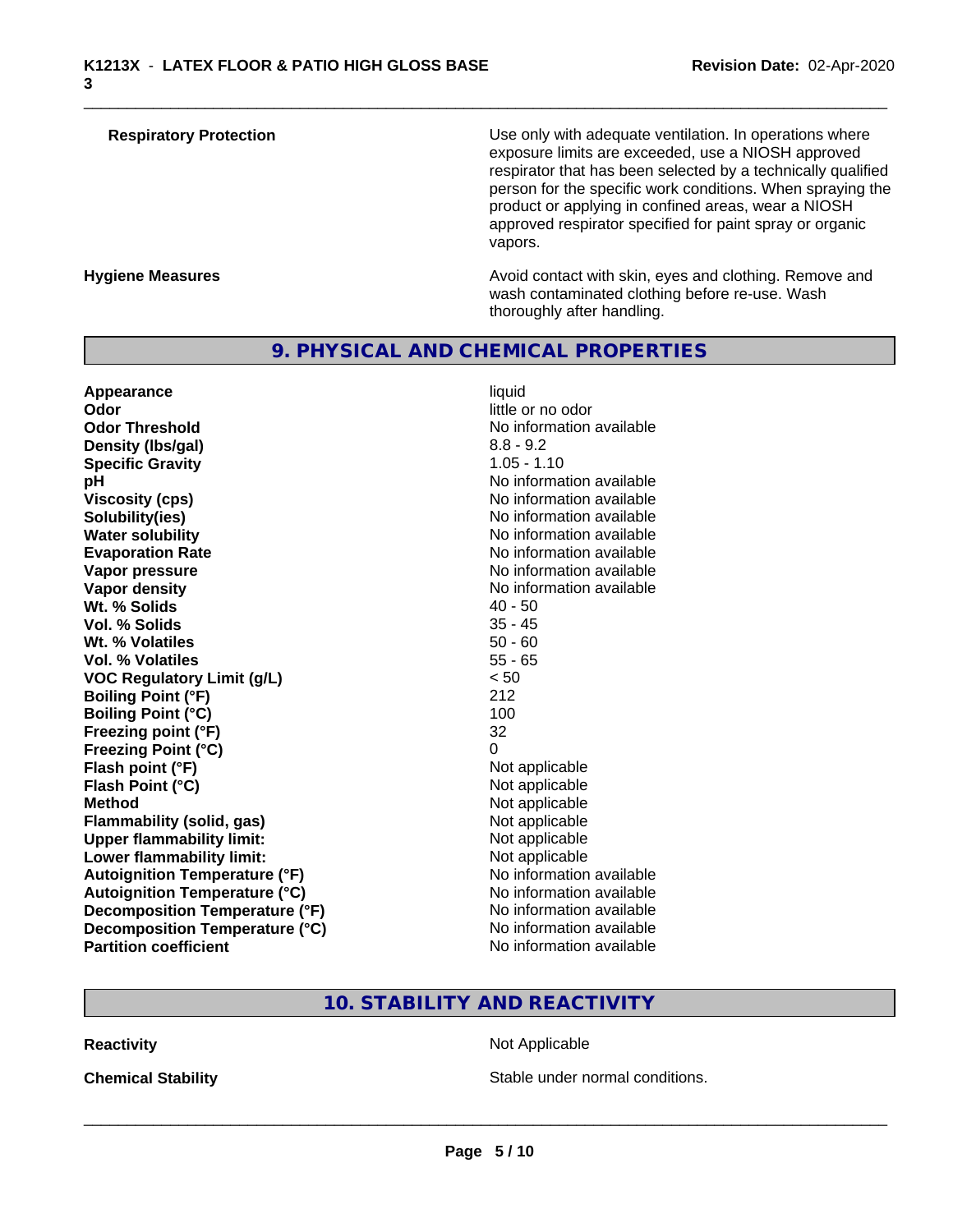| <b>Conditions to avoid</b>                                             | Prevent from freezing.                   |
|------------------------------------------------------------------------|------------------------------------------|
| <b>Incompatible Materials</b>                                          | No materials to be especially mentioned. |
| <b>Hazardous Decomposition Products</b>                                | None under normal use.                   |
| Possibility of hazardous reactions                                     | None under normal conditions of use.     |
|                                                                        | 11. TOXICOLOGICAL INFORMATION            |
| <b>Product Information</b><br>Information on likely routes of exposure |                                          |

**Principal Routes of Exposure Exposure** Eye contact, skin contact and inhalation.

**Acute Toxicity Product Information** No information available

**Symptoms** related to the physical, chemical and toxicological characteristics

**Symptoms** No information available

#### **Delayed and immediate effects as well as chronic effects from short and long-term exposure**

| Eye contact                     | May cause slight irritation                                                                                     |
|---------------------------------|-----------------------------------------------------------------------------------------------------------------|
| <b>Skin contact</b>             | Substance may cause slight skin irritation. Prolonged or<br>repeated contact may dry skin and cause irritation. |
| <b>Inhalation</b>               | May cause irritation of respiratory tract.                                                                      |
| Ingestion                       | Ingestion may cause gastrointestinal irritation, nausea,<br>vomiting and diarrhea.                              |
| <b>Sensitization</b>            | No information available.                                                                                       |
| <b>Neurological Effects</b>     | No information available.                                                                                       |
| <b>Mutagenic Effects</b>        | Suspected of causing genetic defects.                                                                           |
| <b>Reproductive Effects</b>     | May damage fertility or the unborn child.                                                                       |
| <b>Developmental Effects</b>    | No information available.                                                                                       |
| Target organ effects            | No information available.                                                                                       |
| <b>STOT - single exposure</b>   | No information available.                                                                                       |
| <b>STOT - repeated exposure</b> | No information available.                                                                                       |
| Other adverse effects           | No information available.                                                                                       |
| <b>Aspiration Hazard</b>        | No information available.                                                                                       |
|                                 |                                                                                                                 |

#### **Numerical measures of toxicity**

#### **The following values are calculated based on chapter 3.1 of the GHS document**

**ATEmix (oral)** 14946 mg/kg

 $\overline{\phantom{a}}$  ,  $\overline{\phantom{a}}$  ,  $\overline{\phantom{a}}$  ,  $\overline{\phantom{a}}$  ,  $\overline{\phantom{a}}$  ,  $\overline{\phantom{a}}$  ,  $\overline{\phantom{a}}$  ,  $\overline{\phantom{a}}$  ,  $\overline{\phantom{a}}$  ,  $\overline{\phantom{a}}$  ,  $\overline{\phantom{a}}$  ,  $\overline{\phantom{a}}$  ,  $\overline{\phantom{a}}$  ,  $\overline{\phantom{a}}$  ,  $\overline{\phantom{a}}$  ,  $\overline{\phantom{a}}$ 

#### **Component Information**

| Chemical name    | Oral LD50          | Dermal LD50 | Inhalation LC50 |
|------------------|--------------------|-------------|-----------------|
| Titanium dioxide | Rat<br>10000 mg/kg |             |                 |
| 13463-67-7       |                    |             |                 |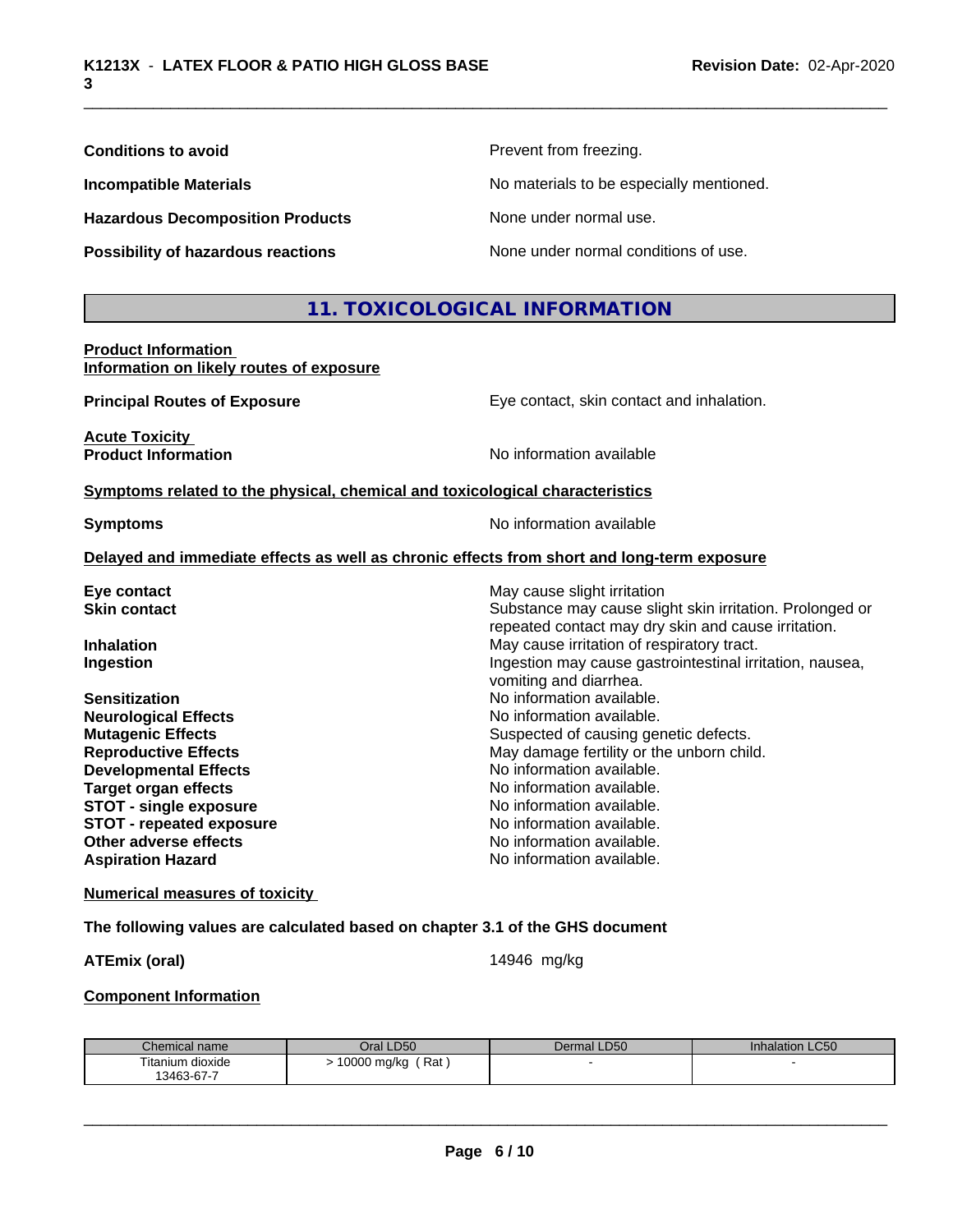| Ethoxylated octylphenol<br>9036-19-5                                  | $= 1700$ mg/kg (Rat)<br>$= 4190$ mg/kg (Rat) |                                                                    |                        |
|-----------------------------------------------------------------------|----------------------------------------------|--------------------------------------------------------------------|------------------------|
| Sodium C14-C16 olefin sulfonate<br>68439-57-6                         | $= 2220$ mg/kg (Rat)                         | $> 740$ mg/kg (Rabbit)                                             |                        |
| Carbamic acid.<br>1H-benzimidazol-2-yl-, methyl ester  <br>10605-21-7 | $>$ 5050 mg/kg (Rat)<br>$= 6400$ mg/kg (Rat) | > 10000 mg/kg ( Rabbit ) = 2 g/kg (<br>$Rat$ = 8500 mg/kg (Rabbit) |                        |
| Sodium nitrite<br>7632-00-0                                           | $= 85$ mg/kg (Rat)                           |                                                                    | $= 5.5$ mg/L (Rat) 4 h |

#### **Chronic Toxicity**

#### **Carcinogenicity**

*The information below indicateswhether each agency has listed any ingredient as a carcinogen:.*

| <b>Chemical name</b> | <b>IARC</b>                    | <b>NTP</b> |
|----------------------|--------------------------------|------------|
|                      | 2B - Possible Human Carcinogen |            |
| Titanium dioxide     |                                |            |
|                      | 2A - Probable Human Carcinogen |            |
| Sodium nitrite       |                                |            |

• Although IARC has classified titanium dioxide as possibly carcinogenic to humans (2B), their summary concludes: "No significant exposure to titanium dioxide is thought to occur during the use of products in which titanium dioxide is bound to other materials, such as paint."

#### **Legend**

IARC - International Agency for Research on Cancer NTP - National Toxicity Program OSHA - Occupational Safety & Health Administration

**12. ECOLOGICAL INFORMATION**

### **Ecotoxicity Effects**

The environmental impact of this product has not been fully investigated.

### **Product Information**

#### **Acute Toxicity to Fish**

No information available

#### **Acute Toxicity to Aquatic Invertebrates**

No information available

#### **Acute Toxicity to Aquatic Plants**

No information available

#### **Persistence / Degradability**

No information available.

#### **Bioaccumulation**

There is no data for this product.

#### **Mobility in Environmental Media**

No information available.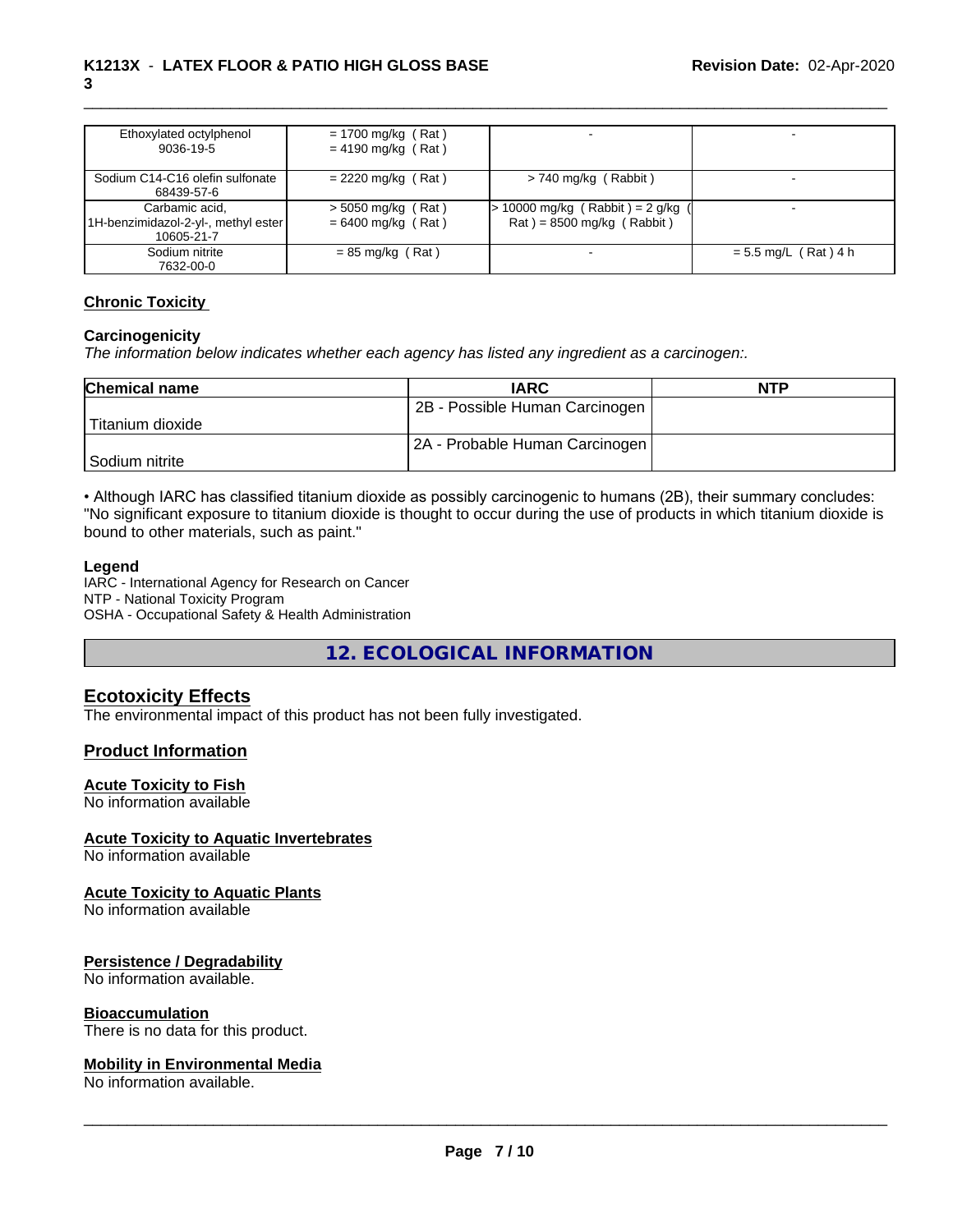**Ozone** No information available

### **Component Information**

#### **Acute Toxicity to Fish**

Titanium dioxide  $LC50:$  > 1000 mg/L (Fathead Minnow - 96 hr.) Carbamic acid, 1H-benzimidazol-2-yl-, methyl ester LC50: 1.5 mg/L (Rainbow Trout - 96 hr.)

#### **Acute Toxicity to Aquatic Invertebrates**

Carbamic acid, 1H-benzimidazol-2-yl-, methyl ester LC50: 0.22 mg/L (water flea - 48 hr.)

#### **Acute Toxicity to Aquatic Plants**

No information available

**13. DISPOSAL CONSIDERATIONS**

**Waste Disposal Method Dispose of in accordance with federal, state, provincial,** and local regulations. Local requirements may vary, consult your sanitation department or state-designated environmental protection agency for more disposal options.

**14. TRANSPORT INFORMATION**

**TDG** Not regulated

**ICAO / IATA** Not regulated

**IMDG / IMO** Not regulated

 $\overline{\phantom{a}}$  ,  $\overline{\phantom{a}}$  ,  $\overline{\phantom{a}}$  ,  $\overline{\phantom{a}}$  ,  $\overline{\phantom{a}}$  ,  $\overline{\phantom{a}}$  ,  $\overline{\phantom{a}}$  ,  $\overline{\phantom{a}}$  ,  $\overline{\phantom{a}}$  ,  $\overline{\phantom{a}}$  ,  $\overline{\phantom{a}}$  ,  $\overline{\phantom{a}}$  ,  $\overline{\phantom{a}}$  ,  $\overline{\phantom{a}}$  ,  $\overline{\phantom{a}}$  ,  $\overline{\phantom{a}}$ 

# **15. REGULATORY INFORMATION**

## **International Inventories**

**TSCA: United States** Yes - All components are listed or exempt. **DSL: Canada** No - Not all of the components are listed.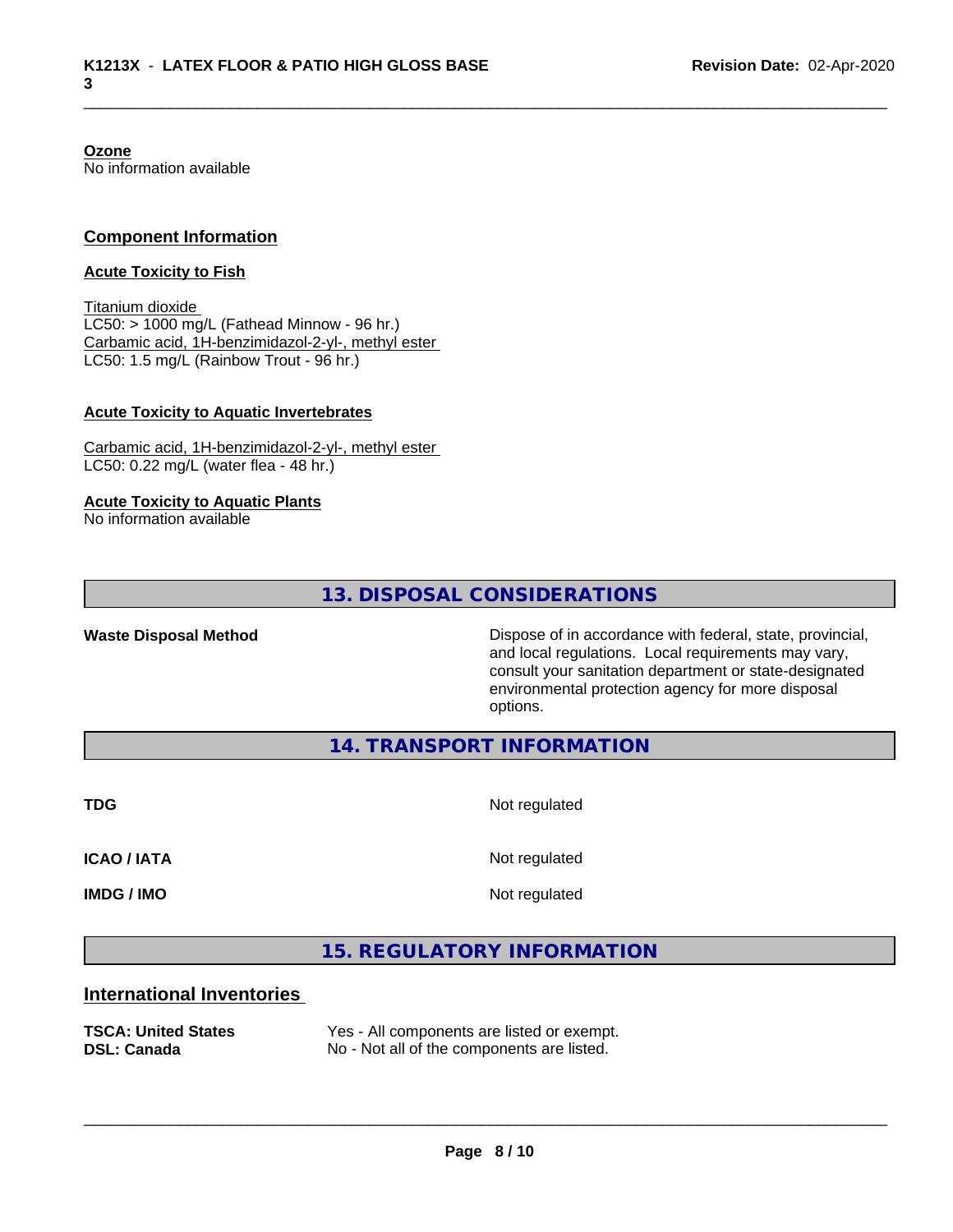# **National Pollutant Release Inventory (NPRI)**

#### **NPRI Parts 1- 4**

This product contains the following Parts 1-4 NPRI chemicals:

| <b>Chemical name</b>    | CAS No.   | Weiaht-% | <b>NPRI Parts 1-4</b> |  |
|-------------------------|-----------|----------|-----------------------|--|
| Ethoxylated octylphenol | 9036-19-5 | 5%       | Listec                |  |
| Sodium nitrite          | 7632-00-0 | $-0.25%$ | Listec                |  |

#### **NPRI Part 5**

This product contains the following NPRI Part 5 Chemicals:

#### *None*

#### **WHMIS Regulatory Status**

This product has been classified in accordance with the hazard criteria of the Hazardous Products Regulations (HPR) and the SDS contains all the information required by the HPR.

|                     | <b>16. OTHER INFORMATION</b>                       |                                                                            |                      |                                                                                                                                               |  |  |  |
|---------------------|----------------------------------------------------|----------------------------------------------------------------------------|----------------------|-----------------------------------------------------------------------------------------------------------------------------------------------|--|--|--|
| HMIS -              | Health: $2^*$                                      | <b>Flammability: 0</b>                                                     | <b>Reactivity: 0</b> | $PPE: -$                                                                                                                                      |  |  |  |
| <b>HMIS Legend</b>  |                                                    |                                                                            |                      |                                                                                                                                               |  |  |  |
| 0 - Minimal Hazard  |                                                    |                                                                            |                      |                                                                                                                                               |  |  |  |
| 1 - Slight Hazard   |                                                    |                                                                            |                      |                                                                                                                                               |  |  |  |
| 2 - Moderate Hazard |                                                    |                                                                            |                      |                                                                                                                                               |  |  |  |
| 3 - Serious Hazard  |                                                    |                                                                            |                      |                                                                                                                                               |  |  |  |
| 4 - Severe Hazard   |                                                    |                                                                            |                      |                                                                                                                                               |  |  |  |
| * - Chronic Hazard  |                                                    |                                                                            |                      |                                                                                                                                               |  |  |  |
|                     |                                                    | X - Consult your supervisor or S.O.P. for "Special" handling instructions. |                      |                                                                                                                                               |  |  |  |
|                     | present under the actual normal conditions of use. |                                                                            |                      | Note: The PPE rating has intentionally been left blank. Choose appropriate PPE that will protect employees from the hazards the material will |  |  |  |

*risks. Although HMISÒ ratings are not required on MSDSs under 29 CFR 1910.1200, the preparer, has chosen to provide them. HMISÒ ratings are to be used only in conjunction with a fully implemented HMISÒ program by workers who have received appropriate HMISÒ training. HMISÒ is a registered trade and service mark of the NPCA. HMISÒ materials may be purchased exclusively from J. J. Keller (800) 327-6868.*

 **WARNING!** If you scrape, sand, or remove old paint, you may release lead dust. LEAD IS TOXIC. EXPOSURE TO LEAD DUST CAN CAUSE SERIOUS ILLNESS, SUCH AS BRAIN DAMAGE, ESPECIALLY IN CHILDREN. PREGNANT WOMEN SHOULD ALSO AVOID EXPOSURE.Wear a NIOSH approved respirator to control lead exposure. Clean up carefully with a HEPA vacuum and a wet mop. Before you start, find out how to protect yourself and your family by logging onto Health Canada at

http://www.hc-sc.gc.ca/ewh-semt/contaminants/lead-plomb/asked\_questions-questions\_posees-eng.php.

| <b>Prepared By</b> |  |
|--------------------|--|
|                    |  |

**Product Stewardship Department** Benjamin Moore & Co. 101 Paragon Drive Montvale, NJ 07645